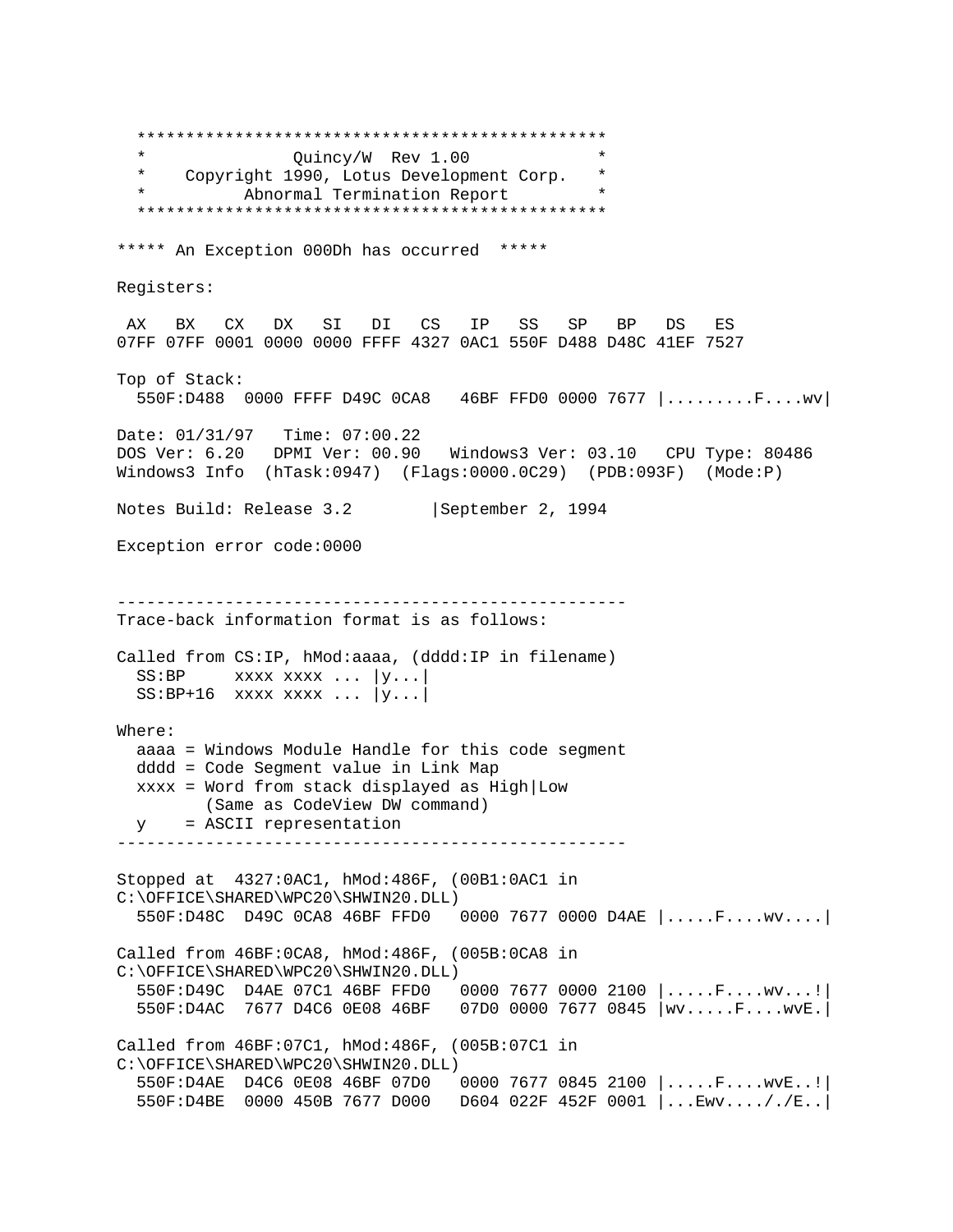|                                   |                               | Called from 46BF:0E08, hMod:486F, (005B:0E08 in |                     |                     |                                                  |
|-----------------------------------|-------------------------------|-------------------------------------------------|---------------------|---------------------|--------------------------------------------------|
|                                   |                               | C:\OFFICE\SHARED\WPC20\SHWIN20.DLL)             |                     |                     |                                                  |
| 550F:D4C6                         |                               | D604 022F 452F 0001                             |                     | 00A0 60A8 550F 7676 | $\ldots / / E \ldots \ldots$ . Uvv               |
| 550F:D4D6                         |                               | 0845 2100 0000 0000                             |                     | 0000 0000 0000 0000 | E!                                               |
| 550F:D4E6                         |                               | 21EA 074F 0042 1627                             | FFF5 0000 550F 0000 |                     | $.10.B.$ ' $U.$                                  |
| 550F:D4F6                         |                               | 0000 0000 0000 0000                             |                     | 080F 21A6 0BAE 000B | . <b>!</b> .                                     |
| 550F:D506                         |                               | 0087 0019 1627 0000                             |                     | 0087 3CE5 0000 0000 | . ' <                                            |
| 550F:D516                         |                               | 0000 0000 000B D53A                             |                     | 7CF4 0000 0000 0000 | .                                                |
| 550F:D526                         |                               | D5AE 550F 0000 0000                             |                     | 550F D555 0004 05C7 | $\dots U \dots U U \dots \dots$                  |
| 550F:D536                         |                               | D5AE 550F 0000 0000                             |                     | 0002 1BCC 4CC7 2904 | $\dots$ U $\dots$ $\dots$ $\dots$ $L$ . $\big)$  |
| 550F:D546                         |                               | 869E 0000 869F 0004                             |                     | 0000 0000 869E 0000 | .                                                |
| 550F:D556                         |                               | 869F 0002 0000 0000                             |                     | 0000 0087 7CF4 41EF | .   . A                                          |
| 550F:D566                         |                               | D588 0EC5 459F 0000                             |                     | 0000 0000 0087 7CF4 | . E                                              |
| 550F:D576                         |                               | 550F 0087 0019 02B2                             |                     | 3AFF 0000 3AFF 7CB0 | $. \mathsf{U}$ $: \ldots : \mathsf{U}$           |
| 550F:D586                         |                               | 0000 0000 3AB4 05C7                             | 0000 0000 0000      | 0000                | . <del>.</del> 1                                 |
| 550F:D596                         |                               | 7CF4 094A 459F 0019                             |                     | 0000 41EF 0087 7CF4 | .  JEA                                           |
| 550F:D5A6                         |                               | A7B4 D6BE 1000 45BF                             | 0000 0000 0000      | 0087                | . E                                              |
| 550F:D5B6                         |                               | 7CF4 0087 0019 6D18                             |                     | 094A 459F 550F 176F | $.   \ldots.mJE.UO.  $                           |
| 550F:D5C6                         |                               | 2904 4CC7 D5EA 3AB4                             |                     | 05C7 0000 0000 0000 | .) .L. :                                         |
| 550F:D5D6                         |                               | 0087 6D18 3E20 4B9F                             |                     | 0019 7514 41EF 0087 | $$ m > $.$ K. $$ u. A. .                         |
| 550F:D5E6                         |                               | 6D18 A7B4 8856 10B8                             |                     | 45BF 7CF4 0000 0000 | $\mathfrak{m}$ . . $V$ . $E$ . $  \ldots  $      |
| 550F:D5F6                         |                               | 7676 D60A 02CB 3AFF                             |                     | 0000 0000 0000 D616 | $VV. \ldots : \ldots : \ldots$                   |
|                                   |                               |                                                 |                     |                     |                                                  |
|                                   |                               | Called from 452F:022F, hMod:486F, (0052:022F in |                     |                     |                                                  |
|                                   |                               | C:\OFFICE\SHARED\WPC20\SHWIN20.DLL)             |                     |                     |                                                  |
| 550F:D604                         |                               | D616 02CB 3AFF 60A8                             |                     | 550F 00A0 0845 6BB0 | $\ldots \ldots$ : $\ldots$ $\ldots$ $E \ldots k$ |
|                                   | 550F:D614 550F D628 2817 05C7 |                                                 |                     | 60A8 550F 00A0 0845 | $  .$ U $( ( ) .$ U $. . E.  $                   |
|                                   |                               |                                                 |                     |                     |                                                  |
| Called from 3AFF:02CB, hMod:486F, |                               |                                                 | (0004:02CB in       |                     |                                                  |
|                                   |                               | C:\OFFICE\SHARED\WPC20\SHWIN20.DLL)             |                     |                     |                                                  |
|                                   | 550F:D616 D628 2817 05C7 60A8 |                                                 |                     | 550F 00A0 0845 6BB0 | $ $ ( ( ` . U E k $ $                            |
| 550F:D626                         | 4CD7 D646 206B 4CDF           |                                                 |                     | 60A8 550F 00A0 0845 | LE.K L.L.'.U.E.                                  |
|                                   |                               |                                                 |                     |                     |                                                  |
| Called from 05C7:2817, hMod:05CF, |                               |                                                 | $(0001:2817$ in     |                     |                                                  |
| C:\WINDOWS\SYSTEM\USER.EXE)       |                               |                                                 |                     |                     |                                                  |
|                                   | 550F:D628 D646 206B 4CDF 60A8 |                                                 |                     | 550F 00A0 0845 6BB0 | $F.k$ .L. $.UEk$                                 |
| 550F:D638                         | 02B2 3AFF 565A 6BB0           |                                                 |                     | 0000 60A8 550F D658 | $ \ldots:$ ZV. k. $\ldots$ ` . UX . $ $          |
|                                   |                               |                                                 |                     |                     |                                                  |
|                                   |                               | Called from 4CDF:206B, hMod:4D8F, (0002:206B in |                     |                     |                                                  |
| C:\WINDOWS\SYSTEM\SHWIND20.DLL)   |                               |                                                 |                     |                     |                                                  |
|                                   | 550F:D646 D658 2119 0002 60A8 |                                                 |                     |                     | 550F 00A0 0845 6BB0 $ X$ J.UEk                   |
|                                   | 550F:D656 41EF D67A 0EC5 459F |                                                 |                     |                     | 60A8 550F 00A0 0845  .AzE. `.UE.                 |
|                                   |                               |                                                 |                     |                     |                                                  |
| Called from 4CDF:2119, hMod:4D8F, |                               |                                                 | $(0002:2119$ in     |                     |                                                  |
| C:\WINDOWS\SYSTEM\SHWIND20.DLL)   |                               |                                                 |                     |                     |                                                  |
| 550F:D658                         | D67A 0EC5 459F 60A8           |                                                 |                     |                     | 550F 00A0 0845 6BB0 $ zE$ . U.E. k               |
|                                   | 550F:D668 550F 7050 0000 2100 |                                                 |                     |                     | 4CDF 18CF 4CDF 6B6C   .UPp!.LLlk                 |
|                                   | 550F:D678 AFB3 D68C 2817 05C7 |                                                 |                     |                     | 60A8 550F 00A0 0845 $ $ $ $ JE.                  |
|                                   |                               |                                                 |                     |                     |                                                  |
| Called from 459F:0EC5, hMod:486F, |                               |                                                 | (0050:0EC5 in       |                     |                                                  |
|                                   |                               | C:\OFFICE\SHARED\WPC20\SHWIN20.DLL)             |                     |                     |                                                  |
|                                   | 550F:D67A D68C 2817 05C7 60A8 |                                                 |                     |                     | 550F 00A0 0845 6BB0 $  \dots (\dots )$ .UEk      |
|                                   | 550F:D68A 550F D6A8 3EF8 4B9F |                                                 |                     | 60A8 550F 00A0 0845 | $ U \ldots$ >.K. $U \ldots E.$                   |
|                                   |                               |                                                 |                     |                     |                                                  |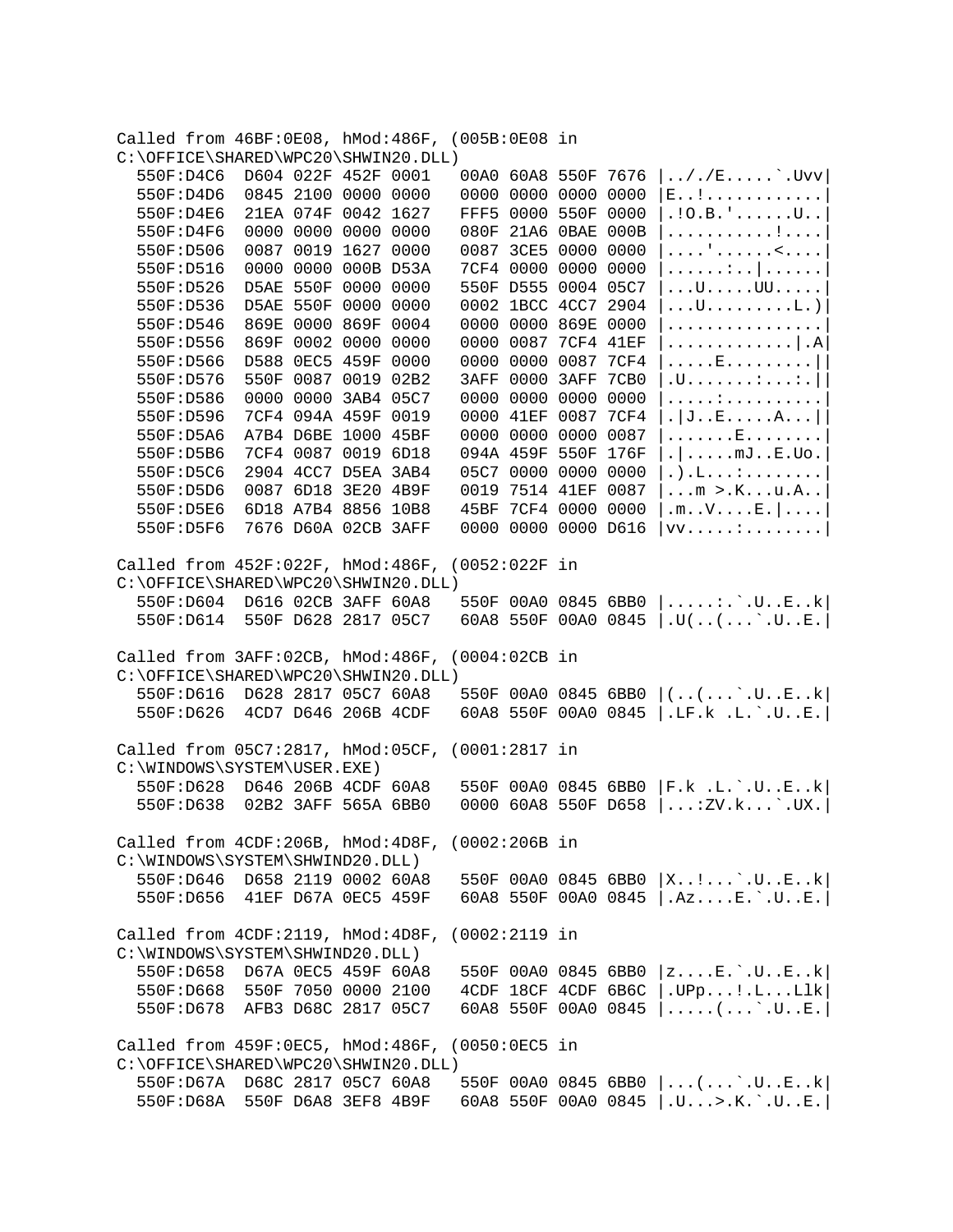Called from 05C7:2817, hMod:05CF, (0001:2817 in C:\WINDOWS\SYSTEM\USER.EXE)<br>550F:D68C D6A8 3EF8 4B9F 60A8 550F 00A0 0845 6BB0  $|...>\dots$ .K.`.U..E..k 550F:D69C 094A 459F 550F 176F 2904 4CC7 D6C8 3AB4 |J..E.Uo..).L...:| Called from 4B9F:3EF8, hMod:094F, (0025:3EF8 in C:\OFFICE\WPWIN\WPWIN61.EXE) 550F:D6A8 D6C8 3AB4 05C7 60A8 550F 00A0 0845 6BB0 |...:...`.U..E..k| 550F:D6B8 3E20 4B9F 0000 7050 41EF 0845 6BB0 A7B4 | >.K..Pp.AE..k..| Called from 05C7:3AB4, hMod:05CF, (0001:3AB4 in C:\WINDOWS\SYSTEM\USER.EXE)<br>550F:D6C8 D7DE 10B8 45BF 60A8 550F 00A0 0845 6BB0  $|......E$ .`.U..E..k 550F:D6D8 7050 0000 4CDF 0000 0000 0000 0004 000D |Pp...L..........| 550F:D6E8 1A12 180F 550F 6304 0019 4B9F 819C 0000 |.....U.c...K....| 550F:D6F8 0000 0000 D784 550F 0000 0000 550F D72B |......U....U+.<br>550F:D708 8094 05C7 D784 550F 0000 0000 6BB0 1BCC |......U.....k..  $0000 0000 6BB0 1BCC \dots 1...U...k.$  550F:D718 4CC7 2904 B1C7 AFB3 D732 92C2 565A 0000 |.L.)....2...ZV..| 550F:D728 6BB0 0000 0087 819C 41EF D75E 05A4 45E7 |.k.......A^....E| 550F:D738 0000 0000 0000 0087 819C 1ABA 4CDF 550F |.............L.U| 550F:D748 819C 0019 0000 2010 0000 1ABA 4CDF 0000 |....... .....L..| 550F:D758 176F 68E0 4CC7 D77E 3AB4 05C7 0000 0000 |o..h.L~..:......| 550F:D768 A175 019B 21A6 0000 DA00 FFFF 015E 0000 |u....!......^...| 550F:D778 00A1 819C 000C 01C8 0000 0061 21A6 0000 |..........a..!..| 550F:D788 DA18 FFFF 028F 5298 21A6 0000 21A6 0061  $|$ ......R.!...!a. 550F:D798 21A6 0000 DA2C FFFF 22EA 028F 5268 8956 |.!..,...."..hRV.| 550F:D7A8 0000 22A6 0000 0000 22A6 00A0 0786 FFFF |..."....."......| 550F:D7B8 170A 0000 68E0 0000 0005 0000 6B6C 0000 |.....h......lk..| 550F:D7C8 60A8 550F D854 550F 0000 0000 550F D7FB |.`.UT..U.....U..| 550F:D7D8 8094 05C7 D854 D7F0 0091 3AFF 60A8 550F |....T......:.`.U| Called from 45BF:10B8, hMod:486F, (0051:10B8 in C:\OFFICE\SHARED\WPC20\SHWIN20.DLL) 550F:D7DE D7F0 0091 3AFF 60A8 550F 00A0 0786 6B6C |.....:.`.U....lk| 550F:D7EE 550F D802 2817 05C7 60A8 550F 00A0 0786 |.U...(...`.U....| Called from 3AFF:0091, hMod:486F, (0004:0091 in C:\OFFICE\SHARED\WPC20\SHWIN20.DLL)<br>550F:D7F0 D802 2817 05C7 60A8 550F:D7F0 D802 2817 05C7 60A8 550F 00A0 0786 6B6C |...(...`.U....lk| 550F:D800 41EF D82E 05A4 45E7 60A8 550F 00A0 0786 |.A.....E.`.U....| Called from 05C7:2817, hMod:05CF, (0001:2817 in C:\WINDOWS\SYSTEM\USER.EXE)<br>550F:D802 D82E 05A4 45E7 60A8 550F 00A0 0786 6B6C  $|...E:\..U...1k|$  550F:D812 0078 3AFF 550F 0000 0000 0000 0000 0000 |x..:.U..........| 550F:D822 0078 3AFF 0000 176F 68E0 4CC7 D84E 3AB4 |x..:..o..h.LN..:| Called from 45E7:05A4, hMod:486F, (0057:05A4 in C:\OFFICE\SHARED\WPC20\SHWIN20.DLL) 550F:D82E D84E 3AB4 05C7 60A8 550F 00A0 0786 6B6C |N..:...`.U....lk| 550F:D83E 00FC 45E7 0000 0000 176F 0786 6B6C A7B4 |...E....o...lk..|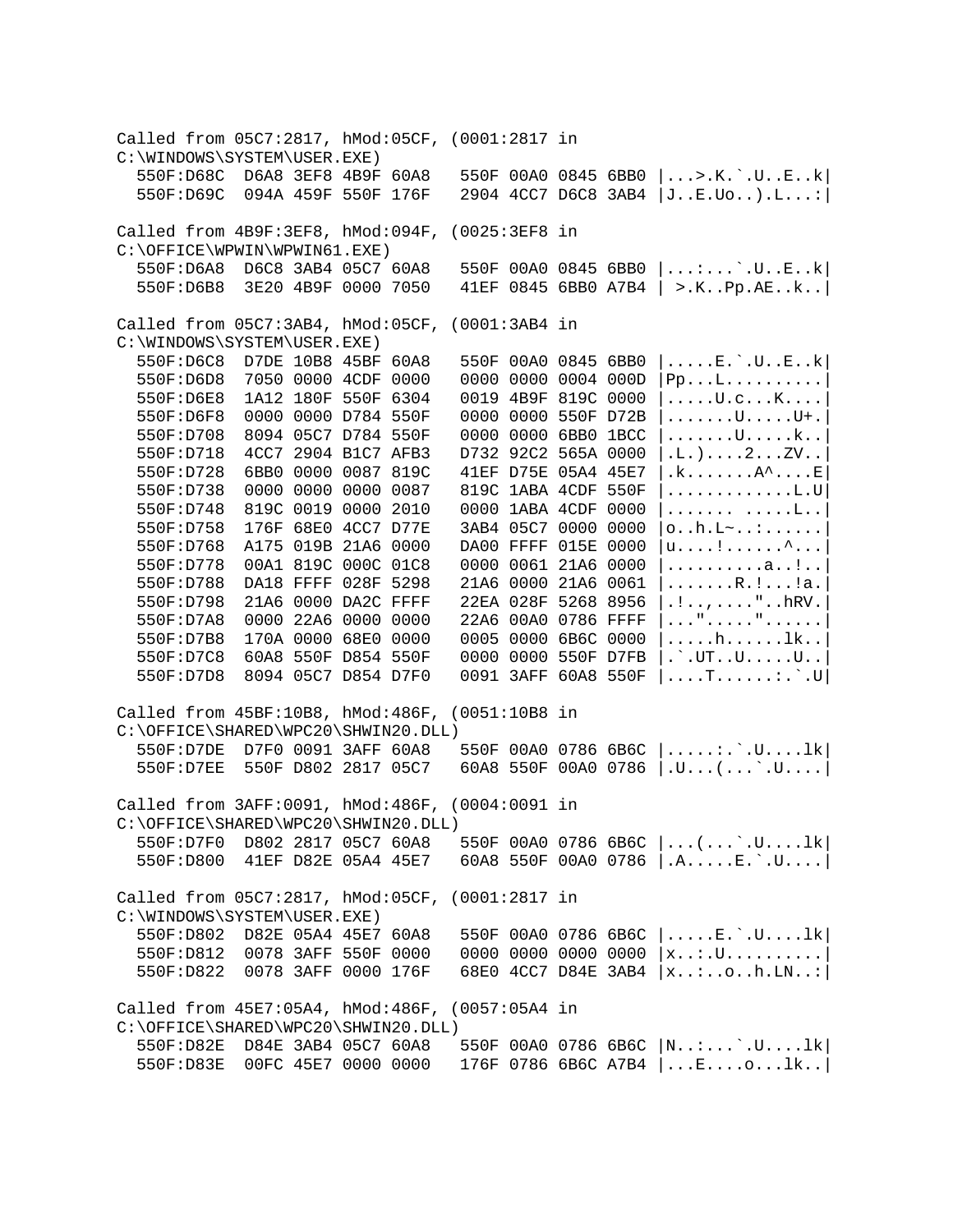| Called from 05C7:3AB4, hMod:05CF, (0001:3AB4 in |           |                     |                     |               |                     |  |                                                                 |
|-------------------------------------------------|-----------|---------------------|---------------------|---------------|---------------------|--|-----------------------------------------------------------------|
| C:\WINDOWS\SYSTEM\USER.EXE)                     |           |                     |                     |               |                     |  |                                                                 |
|                                                 | 550F:D84E | D860 0167 180F 60A8 |                     |               | 550F 00A0 0786 6B6C |  | $ \cdot$ .g $\cdot$ .U1k                                        |
|                                                 | 550F:D85E |                     | 550F DA2E OCAC 4B9F |               | 60A8 550F 00A0 0786 |  | $ U \ldots K$ . $U \ldots$                                      |
|                                                 |           |                     |                     |               |                     |  |                                                                 |
| Called from 180F:0167, hMod:05CF, (0019:0167 in |           |                     |                     |               |                     |  |                                                                 |
| C:\WINDOWS\SYSTEM\USER.EXE)                     |           |                     |                     |               |                     |  |                                                                 |
|                                                 | 550F:D860 |                     | DA2E OCAC 4B9F 60A8 |               | 550F 00A0 0786 000D |  | $\ldots$ . K. $\ldots$ U. $\ldots$ .                            |
|                                                 | 550F:D870 |                     | 6B6C 0000 68E0 000D |               | 05E4 0000 012F D886 |  | lkh/                                                            |
|                                                 | 550F:D880 |                     | 1020 1626 074F D8B0 |               | 40ED 05D7 1626 076F |  | 8.00                                                            |
|                                                 | 550F:D890 |                     | 5602 22A6 074F 0000 |               | 22A6 87B0 3978 4B9F |  | V. "0 " x9.K]                                                   |
|                                                 | 550F:D8A0 |                     | D8B8 039E 180F 6B6C |               | 0004 000D 0111 68E0 |  | $\dots$ lkh                                                     |
|                                                 | 550F:D8B0 |                     | 176F 68E0 06AA 45E7 |               | D8D0 045C 6B6C 0002 |  | $\circ$ $h$ $E$ $\backslash$ .1 $k$                             |
|                                                 | 550F:D8C0 |                     | 0000 0111 68E0 550F |               | 68E0 2100 68E0 0001 |  | $\ldots$ .h.U.h.!.h                                             |
|                                                 | 550F:D8D0 |                     | D8E2 3972 4B9F 6B6C |               | 0004 000D 0111 68E0 |  | r9.Klkh                                                         |
|                                                 | 550F:D8E0 |                     | 550F D8F4 2817 05C7 |               | 6B6C 0004 000D 0111 |  | $.U($ $lk$                                                      |
|                                                 | 550F:D8F0 |                     | 68E0 4CD7 D958 0E94 |               | 4CDF 6B6C 0005 000D |  | $.h.LX. \ldots Llk \ldots$                                      |
|                                                 | 550F:D900 |                     | 0111 68E0 395A 4B9F |               | 550F 7050 2100 176F |  | $\ldots$ hZ9.K. UPp. $! \circ$ .                                |
|                                                 | 550F:D910 |                     | 1BCC 4CC7 2904 7FCC |               | 05C7 D97E 550F 0000 |  | $\ldots$ L.) $\sim$ U                                           |
|                                                 | 550F:D920 |                     | 0000 18CF D944 0939 |               | 18D7 D97E 550F 0000 |  | $\ldots D.9 \ldots \sim .U.$                                    |
|                                                 | 550F:D930 |                     | 0000 2904 4B48 550F |               | 2100 7050 0845 2100 |  | $\ldots$ ) HK.U. ! PpE!                                         |
|                                                 | 550F:D940 |                     | 68E0 07B0 D978 8094 |               | 05C7 D97E 550F 0000 |  | $\ldots x \ldots z \ldots U$                                    |
|                                                 | 550F:D950 |                     | 0000 176F 2904 4CC7 |               | 0000 0000 0003 00FF |  | $\ldots$ 0). $L$                                                |
|                                                 | 550F:D960 |                     | 87A4 D978 021F 3AA7 |               | 68E0 550F 0061 22A6 |  | $\dots x \dots \dots$ . h. Ua. . "                              |
|                                                 | 550F:D970 |                     | 0000 DC02 FFFF A7B4 |               | D99C 3E1B 4B9F 0001 |  | . > . K                                                         |
|                                                 | 550F:D980 |                     | 0200 6BB0 0061 22A6 |               | 0000 DC1A FFFF 05D7 |  | ka"                                                             |
|                                                 | 550F:D990 |                     | 0004 3C38 550F 0000 |               | 0000 0000 DA08 0A37 |  | $. . 8 < . $ U. $. 7.$                                          |
|                                                 | 550F:D9A0 |                     | 45E7 0001 0200 6BB0 |               | 0020 68E0 550F 68E0 |  | .Ekh.U.h                                                        |
|                                                 | 550F:D9B0 |                     | 6BB0 04F7 0280 01E0 |               | 0400 AOCE 0000 012F |  |                                                                 |
|                                                 |           |                     |                     |               | 05E4 A0CE 0000 012F |  | .k. / .                                                         |
|                                                 | 550F:D9C0 |                     | D9C8 0FD2 1627 074F |               |                     |  | $\ldots \ldots \ldots$                                          |
|                                                 | 550F:D9D0 |                     | D9D8 0FD2 1627 074F |               | 05E4 0000 012F D9E6 |  | $\ldots$ , $\ldots$ , $\ldots$ , $\ldots$ , $\ldots$ , $\ldots$ |
|                                                 | 550F:D9E0 |                     | 1020 169E 074F DA10 |               | 40ED 05D7 169E 076F |  | $\ldots 0 \ldots @ \ldots 0 \ldots$                             |
|                                                 | 550F:D9F0 |                     | 0AFA 22A6 074F 0000 |               | BD10 04F7 176F 68E0 |  | $\ldots$ "0 $\dots$ oh                                          |
|                                                 | 550F:DA00 |                     | DAOC 59DE 3C38 0426 |               | 68E0 6BB0 A1A5 019B |  | $\ldots$ Y8 < & $\ldots$ h. k. $\ldots$ .                       |
|                                                 | 550F:DA10 |                     | 22A6 0000 DCA4 FFFF |               | 176F 68E0 6BB0 DA38 |  | $. " \ldots \ldots \circ . h.k8.$                               |
|                                                 | 550F:DA20 |                     | 0006 180F 0001 0200 |               | 6BB0 0020 1000 DA4C |  | $\ldots \ldots \ldots$ $\ldots$ $\ldots$ $\ldots$               |
| Called from 4B9F:0CAC, hMod:094F,               |           |                     |                     | (0025:0CAC in |                     |  |                                                                 |
| C:\OFFICE\WPWIN\WPWIN61.EXE)                    |           |                     |                     |               |                     |  |                                                                 |
|                                                 | 550F:DA2E |                     | DA4C 3A8C 4B9F 6B6C |               |                     |  | 0005 41EF 3972 4B9F $ L$ :.KlkAr9.K                             |
|                                                 | 550F:DA3E |                     | 0001 000D 3C38 0020 |               |                     |  | 68E0 550F 0000 DAB8   8< h.U                                    |
|                                                 |           |                     |                     |               |                     |  |                                                                 |
| Called from 4B9F:3A8C, hMod:094F,               |           |                     |                     | (0025:3A8C in |                     |  |                                                                 |
| $C:\O$ FFICE $\W$ PWIN $\W$ PWIN61.EXE)         |           |                     |                     |               |                     |  |                                                                 |
|                                                 | 550F:DA4C |                     | DAB8 0A37 45E7 6B6C |               | 0005 000D 0111 68E0 |  | $\ldots 7 \ldots$ Elkh                                          |
|                                                 | 550F:DA5C |                     | 550F 68E0 000D 0001 |               | 0200 6BB0 0020 68E0 |  | .U.hkh                                                          |
|                                                 | 550F:DA6C |                     | 395A 4B9F 550F 7050 |               | 68E0 176F 1BCC 4CC7 |  | Z9.K.UPp.hoL                                                    |
|                                                 | 550F:DA7C |                     | 2904 7FCC 05C7 DAE6 |               | 550F 0000 0000 18CF |  | $. )$ U.                                                        |
|                                                 | 550F:DA8C |                     | DAAC 0939 18D7 DAE6 |               | 550F 0000 0000 2904 |  | $\ldots 9 \ldots \ldots U \ldots \ldots)$                       |
|                                                 | 550F:DA9C |                     | 4B48 550F 68E0 7050 |               | 0000 22A6 0002 07B0 |  | $HK.U.hPp$ "                                                    |
|                                                 | 550F:DAAC |                     | DAE0 0000 05C7 87B0 |               | 3978 4B9F DAD0 039E |  | $\ldots \ldots \ldots x9 \ldotp K \ldots$                       |
|                                                 |           |                     |                     |               |                     |  |                                                                 |

Called from 45E7:0A37, hMod:486F, (0057:0A37 in C:\OFFICE\SHARED\WPC20\SHWIN20.DLL)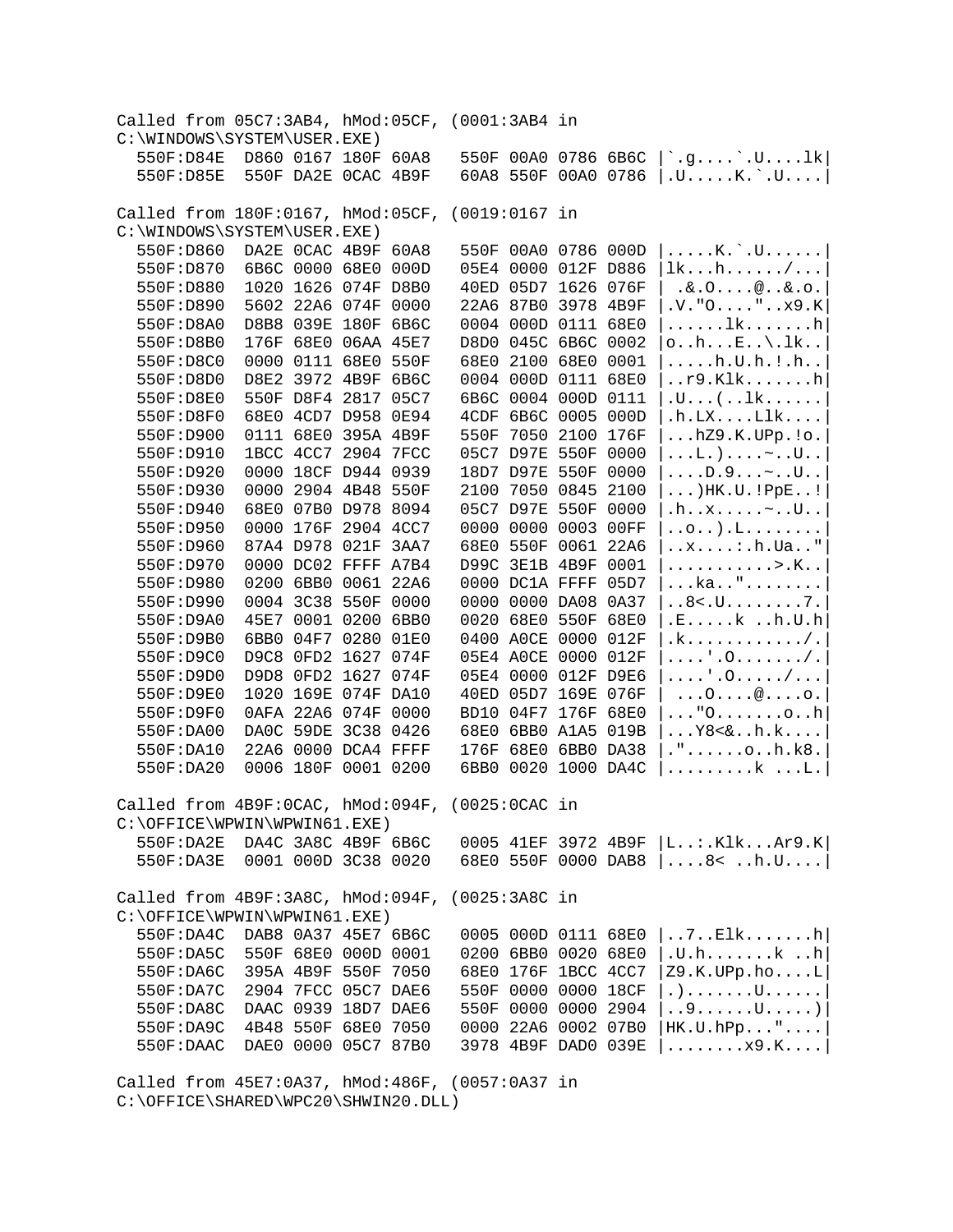550F:DAB8 DAD0 039E 180F 6B6C 0005 000D 0111 68E0 |......lk.......h| 550F:DAC8 176F 68E0 06AA 45E7 DAE8 045C 6B6C 0005 |o..h...E..\.lk..| Called from 180F:039E, hMod:05CF, (0019:039E in C:\WINDOWS\SYSTEM\USER.EXE) 550F:DAD0 DAE8 045C 6B6C 0005 000D 0111 68E0 550F |..\.lk.......h.U| 550F:DAE0 68E0 2100 68E0 0000 DAFA 3972 4B9F 6B6C |.h.!.h....r9.Klk| Called from 180F:045C, hMod:05CF, (0019:045C in C:\WINDOWS\SYSTEM\USER.EXE)<br>550F:DAE8 DAFA 3972 4B9F 6B6C  $0005$   $000D$   $0111$   $68E0$   $|..r9.K1k$ .......h 550F:DAF8 550F DB0C 2817 05C7 6B6C 0005 000D 0111 |.U...(..lk......| Called from 4B9F:3972, hMod:094F, (0025:3972 in C:\OFFICE\WPWIN\WPWIN61.EXE) 550F:DAFA DB0C 2817 05C7 6B6C 0005 000D 0111 68E0 |...(..lk.......h| 550F:DB0A 4CD7 DB70 0E94 4CDF 6B6C 0005 000D 0111 |.Lp....Llk......| Called from 05C7:2817, hMod:05CF, (0001:2817 in C:\WINDOWS\SYSTEM\USER.EXE)<br>550F:DB0C DB70 0E94 4CDF 6B6C  $0005000D011168E0 |p...L1k......h|$  550F:DB1C 395A 4B9F 550F 7050 2100 176F 1BCC 4CC7 |Z9.K.UPp.!o....L| 550F:DB2C 2904 7FCC 05C7 DB96 550F 0000 0000 18CF |.).......U......| 550F:DB3C DB5C 0939 18D7 DB96 550F 0000 0000 2904 |\.9......U.....)| 550F:DB4C 4B48 550F 2100 7050 FFFF 000D 0000 07B0 |HK.U.!Pp........| 550F:DB5C DB90 8094 05C7 DB96 550F 0000 0000 176F |.........U....o.| 550F:DB6C 2904 4CC7 DB90 3AB4 05C7 6B6C 0005 000D |.).L...:..lk....| Called from 4CDF:0E94, hMod:4D8F, (0002:0E94 in C:\WINDOWS\SYSTEM\SHWIND20.DLL) 550F:DB70 DB90 3AB4 05C7 6B6C 0005 000D 0111 68E0 |...:..lk.......h| 550F:DB80 0C92 4CDF 2100 7050 41EF 0111 68E0 A7B4 |...L.!Pp.A...h..| Called from 05C7:3AB4, hMod:05CF, (0001:3AB4 in C:\WINDOWS\SYSTEM\USER.EXE)<br>550F:DB90 DCA6 05FC 45BF 6B6C 550F:DB90 DCA6 05FC 45BF 6B6C 0005 000D 0111 68E0 |.....Elk.......h|  $074F$  1627 0007 7C6E  $|Pp.!\dots"0.\dots:n|$ <br> $002A$  0000 BD10 0001  $|\dots...\dots"\dots$ 550F:DBB0 9CA6 000A 001D 169E<br>550F:DBC0 000D 0000 0000 028F 5550 DBD0 0FD2 1627 074F |...................<br>DBE0 0FD2 1627 074F |....../.....'.O. 550F:DBD0 83D3 A0CE 0000 012F DBE0 0FD2 1627 074F  $|$ ...../....'.O.<br>550F:DBE0 05E4 0002 0000 565A 92C2 0FD2 1627 0002  $|$ .....ZV....'... 550F:DBE0 05E4 0002 0000 565A 92C2 0FD2 1627 0002 550F:DBF0 05E4 0000 012F DBFE 1020 169E 074F DC28 |..../... ...O.(.| 550F:DC00 40ED 05D7 169E 076F 0AFA 22A6 074F 0000 |.@....o...."O...| 550F:DC10 BD10 04F7 9CA6 00E0 001D 169E 002A 0000 |............\*...|  $550F:DC20$  BD10 0001 0B92 1626 DC40 1BC3 05D7 0AFA  $|$ ......&.@.......<br>550F:DC30 0BA6 5602 0BA6 41EF 928E 501F 4DEF 4DF5  $|$ ...V...A...P.M.M 928E 501F 4DEF 4DF5 |...V...A...P.M.M 550F:DC40 DC4E 0E58 3957 5602 0BA6 926A 0AFA DCEE |N.X.W9.V..j.....| 550F:DC50 0DC8 391F 5602 0BA6 001E 0000 0BA6 DCF6<br>550F:DC60 DC90 41EF 0000 501F 028F 43FE 0008 0C6F 028F 43FE 0008 0C6F |...A...P...C..o.| 550F:DC70 0003 83D3 0100 2100 DCE3 1005 0111 22EA |.......!......."| 550F:DC80 074F 25BE 074F 0000 005A 000D 6B6C 0000 |O..%O...Z...lk..| 550F:DC90 6BB0 0300 DD1C 550F 0000 0000 000D DCC3 |.k.....U........| 550F:DCA0 8094 05C7 DD1C DCB8 0091 3AFF 6BB0 0300 |...........:.k..|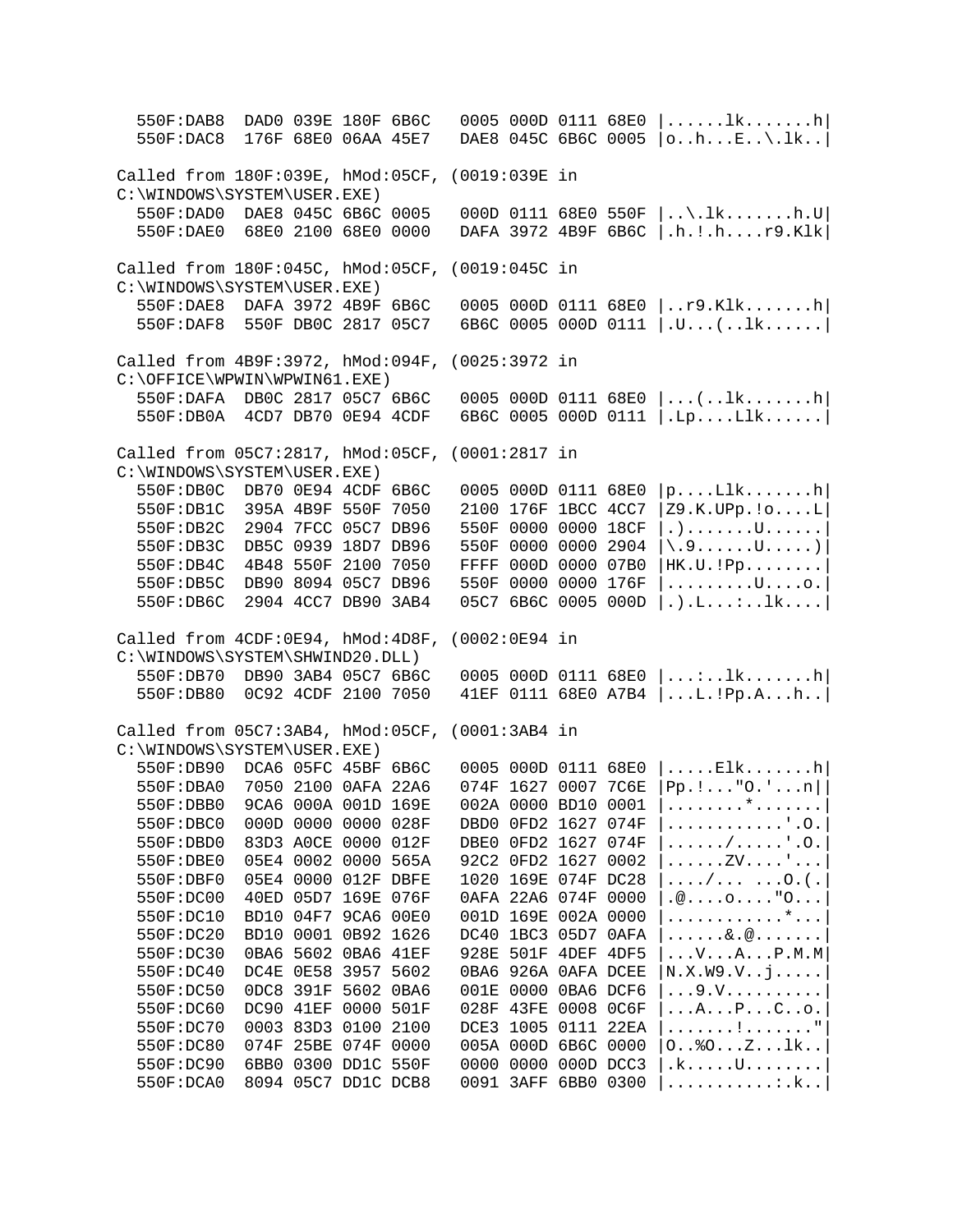Called from 45BF:05FC, hMod:486F, (0051:05FC in C:\OFFICE\SHARED\WPC20\SHWIN20.DLL)<br>550F:DCA6 DCB8 0091 3AFF 6BB0  $0300 1005 0111 6B6C \dots k...k...k$  550F:DCB6 550F DCCA 2817 05C7 6BB0 0300 1005 0111 |.U...(...k......| Called from 3AFF:0091, hMod:486F, (0004:0091 in C:\OFFICE\SHARED\WPC20\SHWIN20.DLL)<br>550F:DCB8 DCCA 2817 05C7 6BB0  $0300$  1005 0111 6B6C  $| \dots (\dots k \dots l \text{k}|$  550F:DCC8 41EF DCF6 05A4 45E7 6BB0 0300 1005 0111 |.A.....E.k......| Called from 05C7:2817, hMod:05CF, (0001:2817 in C:\WINDOWS\SYSTEM\USER.EXE)<br>550F:DCCA DCF6 05A4 45E7 6BB0 550F:DCCA DCF6 05A4 45E7 6BB0 0300 1005 0111 6B6C |.....E.k......1k|<br>550F:DCDA 0078 3AFF 550F 0100 2100 0000 0000 0000 |x..:.U...!......|  $2100\,$  0000 0000 0000  $\vert x_{\dots} \cdots \vert \ldots \vert$ ....... 550F:DCEA 0078 3AFF 0000 176F 68E0 4CC7 DD16 3AB4 |x..:..o..h.L...:| Called from 45E7:05A4, hMod:486F, (0057:05A4 in C:\OFFICE\SHARED\WPC20\SHWIN20.DLL)<br>550F:DCF6 DD16 3AB4 05C7 6BB0  $0300$  1005 0111 6B6C  $|...:\dots:k......1k|$  550F:DD06 00FC 45E7 2100 0100 41EF 0111 6B6C A7B4 |...E.!...A..lk..| Called from 05C7:3AB4, hMod:05CF, (0001:3AB4 in C:\WINDOWS\SYSTEM\USER.EXE)<br>550F:DD16 DE54 2584 452F 6BB0 0300 1005 0111 6B6C  $|T..%/E.k.\dots..1k|$ <br>00D9 DD5E 550F DD5F  $|...!.......^{^{\wedge}..U}..|$ 550F:DD26 0100 2100 0003 0011 00D9 DD5E 550F DD5F  $| \ldots | \ldots | \ldots \ldots \ldots \ldots \ldots |$ .<br>550F:DD36 38EA DD6E 1F62 DD6E 0000 1F50 DD78 0003 |.8n.b.n...P.x... 550F:DD36 38EA DD6E 1F62 DD6E<br>550F:DD46 0011 00D9 DD78 550F 550F:DD46 0011 00D9 DD78 550F DD79 38EA 4CBF DD64 |....x..Uy..8.Ld.| 550F:DD56 550F 07CD 0217 001F 0000 0905 32F2 4CBF |.U...........2.L|  $0061$  0286 001E 0286  $|P\ldots P\ldots a\ldots\ldots\rangle$ <br> $0011$  0001 001F 0007  $|$ .U.....L........ 550F:DD76 550F DD8F 1B12 4CBF 550F:DD86 0000 0015 00F9 550F DD9D 0A78 4C37 DD98 |......U..x.7L..<br>550F:DD96 550F 0905 32F2 DDA8 1D01 4C37 7C69 5517 |.U...2....7Li |.U 550F:DD96 550F 0905 32F2 DDA8 1D01 4C37 7C69 5517  $|U...2...2...7Li|U$ <br>550F:DDA6 0000 DF16 0EB0 4C7F 8272 0000 DE1E DDC6  $|......Lr......$ 550F:DDA6 0000 DF16 0EB0 4C7F 8272 0000 DE1E DDC6 |......Lr.......<br>550F:DDB6 02CB 3AFF 00D8 01A9 0000 0084 6BB0 550F |...:.........k.U 550F:DDB6 02CB 3AFF 00D8 01A9 550F:DDC6 DDD8 2817 05C7 00D8 01A9 0000 0084 6BB0  $|...|$ ..............k<br>550F:DDD6 0000 0000 206B 4CDF 0000 7677 0000 0000  $|...k|$ ....wv.... 0000 7677 0000 0000 |....k .L..wv....|<br>| 0001 080E 02CB 3AFF |.k.k.............  $550F:$ DDE6 6BB0 6BB0 0100 0008 0001 080E 02CB 3AFF |.k.k...........:<br> $550F:$ DDF6 0001 0200 6B01 0020 6BB0 04F7 0280 01E0 |.....k...k..... 550F:DDF6 0001 0200 6B01 0020<br>550F:DE06 0400 0801 0000 04F7 0000 0000 0000 0001 |................<br>0000 0003 6BB0 02B2 |..............k.. 550F:DE16 0000 0000 0000 0000 0000 0003 6BB0 02B2 |.............k..| 550F:DE26 3AFF 565A 0000 0000<br>550F:DE36 8094 05C7 7676 080E 550F:DE36 8094 05C7 7676 080E 0008 FFC4 0000 7677 |....vv.........wv<br>550F:DE46 7676 DE5A 02CB 3AFF DF80 550F 0008 DE66 |vvZ....:...U..f.  $DF80550F0008DE66 |vvZ...:\ldots U..f.|$ Called from 452F:2584, hMod:486F, (0052:2584 in C:\OFFICE\SHARED\WPC20\SHWIN20.DLL) 550F:DE54 DE66 02CB 3AFF 0001 080E 0008 0100 6BB0 |f....:.........k| 550F:DE64 550F DE78 2817 05C7 0001 080E 0008 0100 |.Ux..(..........| Called from 3AFF:02CB, hMod:486F, (0004:02CB in C:\OFFICE\SHARED\WPC20\SHWIN20.DLL) 550F:DE66 DE78 2817 05C7 0001 080E 0008 0100 6BB0 |x..(...........k| 550F:DE76 4CD7 DE96 206B 4CDF 0001 080E 0008 0100 |.L..k .L........|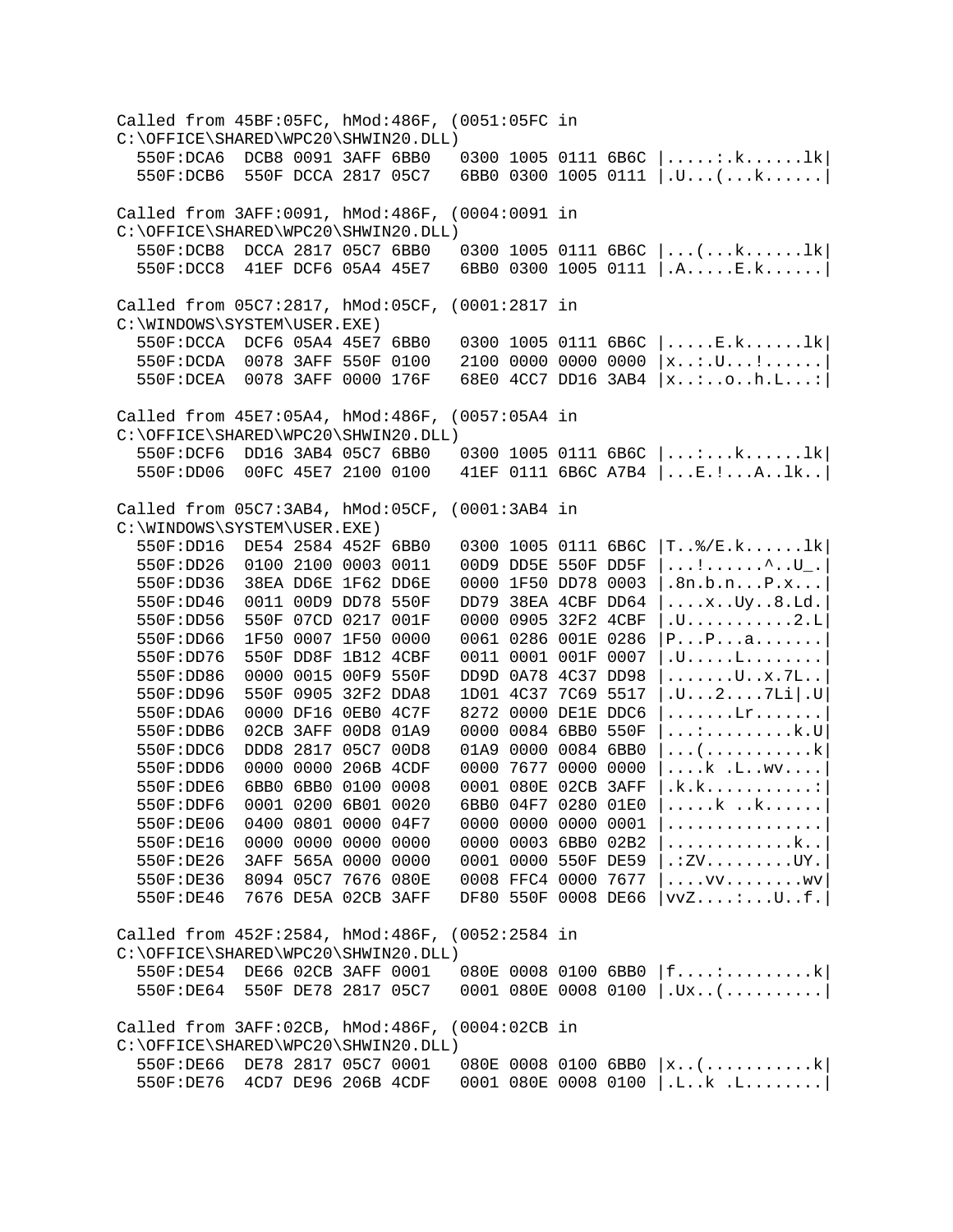Called from 05C7:2817, hMod:05CF, (0001:2817 in C:\WINDOWS\SYSTEM\USER.EXE)<br>550F:DE78 DE96 206B 4CDF 0001  $080E$  0008 0100 6BB0  $\vert$ ..k .L...........k 550F:DE88 02B2 3AFF 565A 0002 DF80 550F 0008 DEA8 |...:ZV.....U....| Called from 4CDF:206B, hMod:4D8F, (0002:206B in C:\WINDOWS\SYSTEM\SHWIND20.DLL)<br>550F:DE96 DEA8 2119 0002 0001 550F:DE96 DEA8 2119 0002 0001 080E 0008 0100 6BB0 |...!...........k|  $0001$  080E 0008 0100  $|A$ .....E........ Called from 4CDF:2119, hMod:4D8F, (0002:2119 in C:\WINDOWS\SYSTEM\SHWIND20.DLL)<br>550F:DEA8 DECA 0EC5 459F 0001 550F:DEA8 DECA 0EC5 459F 0001 080E 0008 0100 6BB0 |.....E...........k|<br>550F:DEB8 550F DF80 6BB0 2100 4CDF 550F 4CDF 6B6C |.U...k.!.L.U.Llk|  $4$ CDF 550F  $4$ CDF 6B6C  $|U...k$ .!.L.U.Llk 550F:DEC8 AFB3 DEDC 2817 05C7 0001 080E 0008 0100 |.....(..........| Called from 459F:0EC5, hMod:486F, (0050:0EC5 in C:\OFFICE\SHARED\WPC20\SHWIN20.DLL) 550F:DECA DEDC 2817 05C7 0001 080E 0008 0100 6BB0 |...(...........k| 550F:DEDA 550F DEF8 3EF8 4B9F 0001 080E 0008 0100 |.U...>.K........| Called from 05C7:2817, hMod:05CF, (0001:2817 in C:\WINDOWS\SYSTEM\USER.EXE)<br>550F:DEDC DEF8 3EF8 4B9F 0001  $080E$  0008 0100 6BB0  $|...>\kappa......k|$  550F:DEEC 094A 459F 550F DF12 272E 05C7 DF12 27BB |J..E.U...'.....'| Called from 4B9F:3EF8, hMod:094F, (0025:3EF8 in C:\OFFICE\WPWIN\WPWIN61.EXE) 550F:DEF8 DF12 27BB 05C7 0001 080E 0008 0100 6BB0 |...'...........k| 550F:DF08 0100 6BB0 176F 6BB0 DF80 DF30 0CAC 180F |...ko..k..0.....| Called from 05C7:27BB, hMod:05CF, (0001:27BB in C:\WINDOWS\SYSTEM\USER.EXE) 550F:DF12 DF30 0CAC 180F 3E20 4B9F 41EF 5D10 DF80 |0..... >.K.A.]..| 550F:DF22 180F 0002 080E 0008 0000 000E 2850 DF46 |............P(F.| Called from 180F:0CAC, hMod:05CF, (0019:0CAC in C:\WINDOWS\SYSTEM\USER.EXE) 550F:DF30 DF46 0070 393F DF80 550F 68E0 550F 00F9 |F.p.?9...U.h.U..| 550F:DF40 0217 0001 4CC7 DF50 1EEF 4C7F DF80 550F |.....LP....L...U| Called from 393F:0070, hMod:486F, (0033:0070 in C:\OFFICE\SHARED\WPC20\SHWIN20.DLL) 550F:DF46 DF50 1EEF 4C7F DF80 550F DF6E 1E71 4C7F |P....L...Un.q..L| Called from 4C7F:1EEF, hMod:094F, (0009:1EEF in C:\OFFICE\WPWIN\WPWIN61.EXE) 550F:DF50 DF6E 1E71 4C7F DF80 550F 0000 0947 DF69 |n.q..L...U..G.i.| 550F:DF60 7CEE 0282 7C69 550F DF92 3DA3 3D79 DF92 |.|..i|.U...=y=..| Called from 4C7F:1E71, hMod:094F, (0009:1E71 in C:\OFFICE\WPWIN\WPWIN61.EXE)<br>550F:DF6E DF92 1D3A 4C7F DF80 550F 0001 0001 0000 |..:..L...U...... 550F:DF7E 0001 6BB0 0100 0008 0001 080E 55E3 0038 |...k.........U8.|